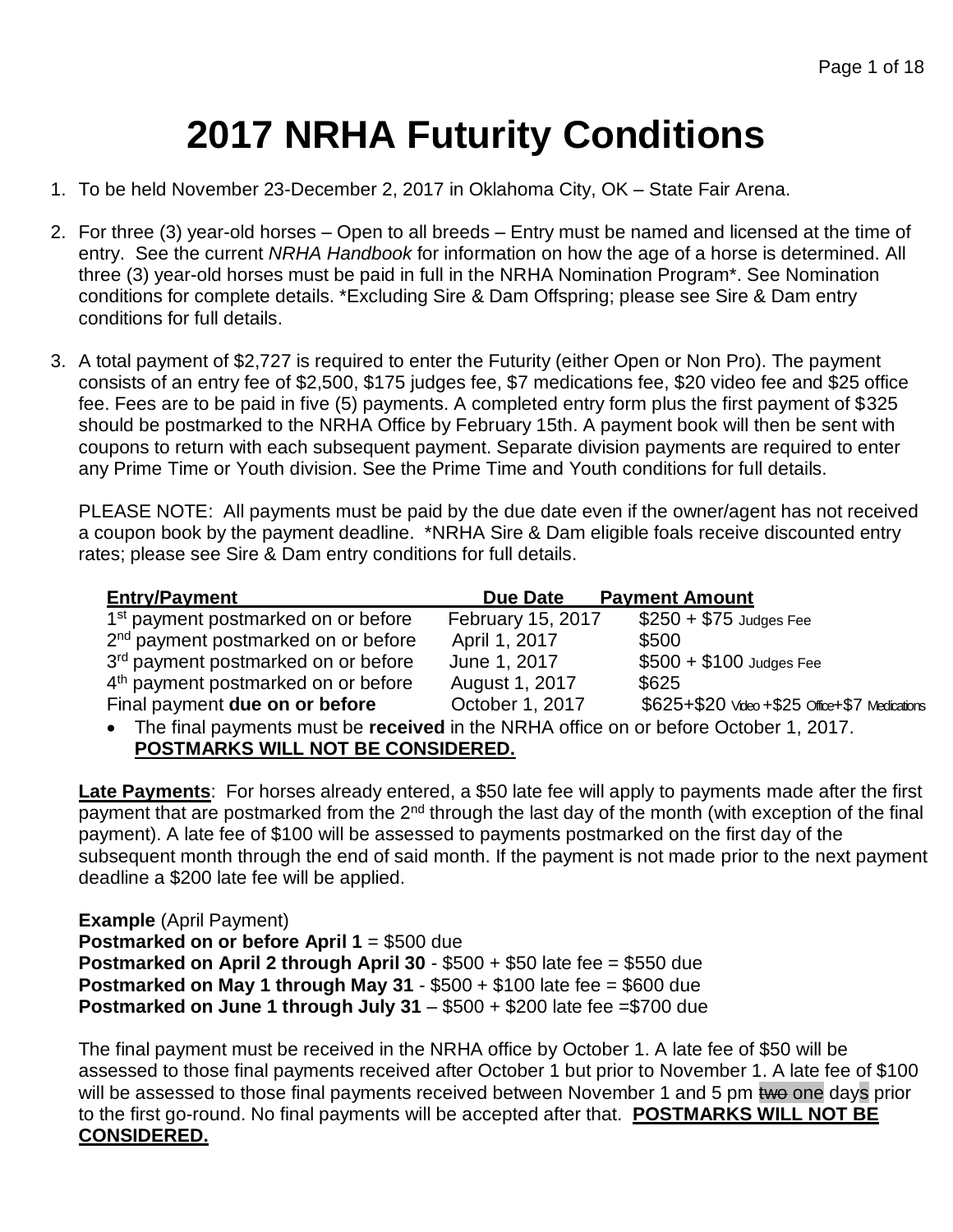4. Late entries will be accepted until 5pm CST, two one days prior to the 1<sup>st</sup> go-round using the following entry/late fee schedule:

| <b>Postmark Date</b>                                               | <b>Entry Fee</b> | <b>Late Fee</b> | <b>Judges Fee</b> | <b>Video Fee</b> | <b>Meds Fee</b> | <b>Office Fee</b> | <b>Total Due</b> |
|--------------------------------------------------------------------|------------------|-----------------|-------------------|------------------|-----------------|-------------------|------------------|
| $2/16 - 4/1$                                                       | \$750            | \$200           | \$75              |                  |                 |                   | $$1,025$ *       |
| $4/2 - 6/1$                                                        | \$1,250          | \$400           | \$175             |                  |                 |                   | $$1,825$ *       |
| $6/2 - 8/1$                                                        | \$1,875          | \$600           | \$175             |                  |                 |                   | $$2,650*$        |
| $8/2$ - rec'd on or<br>before10/1                                  | \$2,500          | \$1,000         | \$175             | \$20             | \$7             | \$25              | \$3,727          |
| <b>Rec'd 10/2 until 1</b><br>days prior to $1st$ go at<br>5 PM CST | \$2,500          | \$2,000         | \$175             | \$20             | \$7             | \$25              | \$4,727          |

\*Remaining payments will be due on the first of prescribed months thereafter.

*NOTE: 2017 Entries must be received on or before November 1, 2017 to be placed into the regular draw. Entries received November 2, 2017 through 5pm CST* **two one days** *prior to the 1st go-round will be placed within a group to run prior to the regularly drawn horses in the reverse order that they were received.*

- 5. **Payment of fees:** It is the owner's responsibility to make the payments on or before the due date regardless if the owner/agent has or has not received a payment book by the deadline. NRHA will not be responsible for entries or payments not received by the due date or lost in the mail. All fees must be made payable to the National Reining Horse Association (in US Funds) and payments should be sent by guaranteed mail to ensure delivery. When payment deadlines fall on a Saturday, Sunday or an official U.S. Postal Service holiday when the Postal Service is not in operation, postmarks of the next business day will be accepted without late fees. Entry checks returned due to insufficient funds will constitute an incomplete entry. Failure to pay applies to the rider, owner, or agent for any unpaid debts, related to the entry, exhibition, showing, stalling, or any related fee of an entry at an approved NRHA event. "Agent" is defined as anyone who acts and/or signs on the behalf of an owner or rider (see *NRHA Handbook* under General Rules and Regulations, F. Failure to Pay).
- 6. **Post-Dated Checks:** If you wish to send post-dated checks for each payment with the designated coupons from the payment book, the checks will be deposited as the payment is due. If at any time you elect to drop your entry, you are required to notify the NRHA office in writing prior to the payment deadline and your remaining checks will be returned. Do not, at any time, stop payment on entry fees or late fees with your financial institution.
- 7. **Payment by Credit or Debit Card:** If you wish to make a single payment with a credit/debit card, please fill out the credit card payment information on the back of the payment coupon, or submit a "Futurity Credit Card One Time Payment Authorization" form. Your card will only be charged for the payment specified on the form. It will be the responsibility of the entrant to make all subsequent payments.

If you wish for each payment to be automatically charged to your credit/debit card by the NRHA, please submit a "Futurity Credit Card Installment Payment Authorization" Form. NRHA offers this service as a convenience to Futurity entrants. Should an individual wish to begin automatic payment, the form must be received before the intended payment deadline in order to be automatically drafted. The automatic charge will be applied for all remaining payments. Cancellation requires written notification by the cardholder to the NRHA office. By completing, signing and returning this form to NRHA, you authorize NRHA to process your Futurity payments to the credit or debit card listed. Each payment will be automatically charged to your credit or debit card on the prescribed due date or the next business day.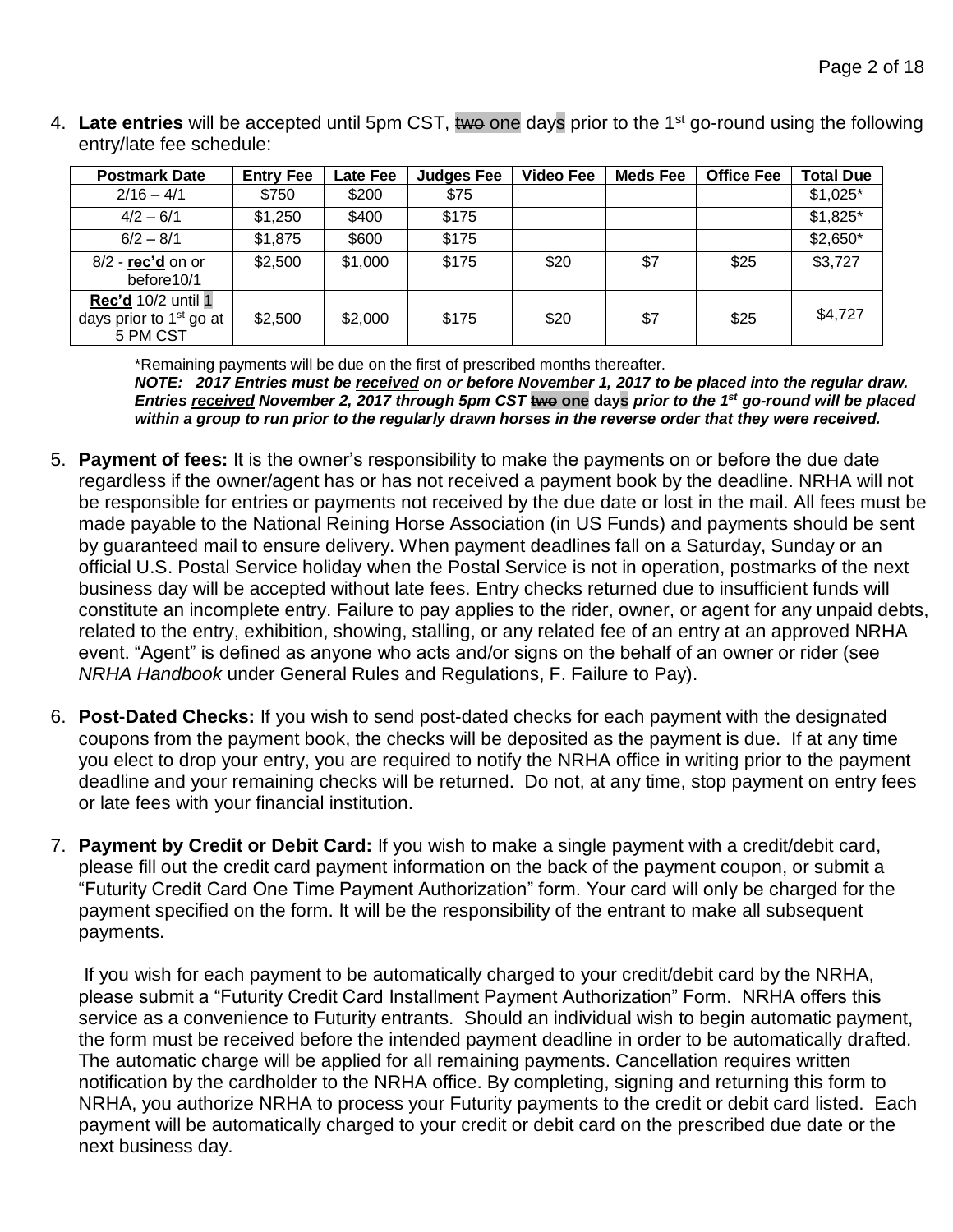The completed form should be mailed to the NRHA office, emailed to events@nrha.com or faxed to 405-946-8425 attention Futurity Entries. If sending by fax, please call 405-946-7400 to verify that the NRHA office has received this form. NRHA is authorized to charge the credit or debit card for the appropriate monthly payment amounts as stated in these Conditions. There will be a 3.5% service fee per payment per entry. A declined or cancelled debit or credit card will be treated as an insufficient funds transaction. Declined credit or debit card payments are subject to all applicable late fees.

8. **Transfers between Open and Non Pro Futurities:** Any entry may transfer from the Open to the Non Pro Futurity after November 1 but prior to 5pm CST two one days-prior to the 1<sup>st</sup> go-round by paying a \$250 penalty. The entry will be placed within a group to run prior to the regularly drawn horses in the reverse order in which they were received.

Any entry may transfer from the Non Pro to the Open Futurity after November 1 but prior to 5pm CST two one days -prior to the 1<sup>st</sup> go-round by paying a \$250 penalty. The entry will be placed within a group to run prior to the regularly drawn horses in the reverse order that they were received.

- 9. **Entering the Non Pro Futurity after Competing in the 1st Go of the Open Futurity:** Horses may enter the Non Pro after competing in the <sup>4st</sup>-go-round of the Open Futurity by paying the full entry fee and a \$500 transfer fee; no later than 30 minutes following the conclusion of the Open Futurity <sup>4st</sup> goround prior to the Non Pro 1<sup>st</sup> go-round. Horses from the 2<sup>nd</sup> go-round of the Open will be negative draws in the second section of the Non Pro. The entry will be placed in a group to run prior to the regularly drawn horses in the reverse order that they were received.
- 10.**Scratches and Refunds**: The NRHA office must be notified in writing of any entries to be scratched. If a scratched entry has a balance due, that due amount must be paid in full. No fees that were due and paid prior to the scratch date will be refunded.

Following notification, no further payment is due. If the entry has been prepaid or if post-dated checks have been received, the following procedure will be followed:

- Any post-dated checks that have been received for payments that are not yet due will be voided.
- Any pre-paid payments that have been received for payments that are not yet due will be refunded if the entry is scratched prior to the payment due date. There is a \$20 processing fee for refunds.
- 11.**Substitution of entry:** There will be no substitutions of horses/entries for any reason.
- 12.**Competition License:** All horses competing in NRHA approved competition are required to have a completed NRHA competition license.
- 13.**Owners:** Owner(s) must be a current NRHA General, Professional, Non Pro, Youth or Youth Non Pro member(s). Owners may enter more than one horse.
- 14.**Change of ownership**: An entered horse may change ownership and retain entry status under the new owner, provided the Change of Ownership Coupon has been received, the transfer of the NRHA Competition License has been completed, the new owner is a current NRHA General, Professional, Non Pro, Youth or Youth Non Pro member and the new owner maintains all payments.
- 15.**Riders**: Riders must be current NRHA members and may ride no more than three horses per Futurity. Riders competing in the Open Futurity may be NRHA Professional, Non Pro, Youth or Youth Non Pro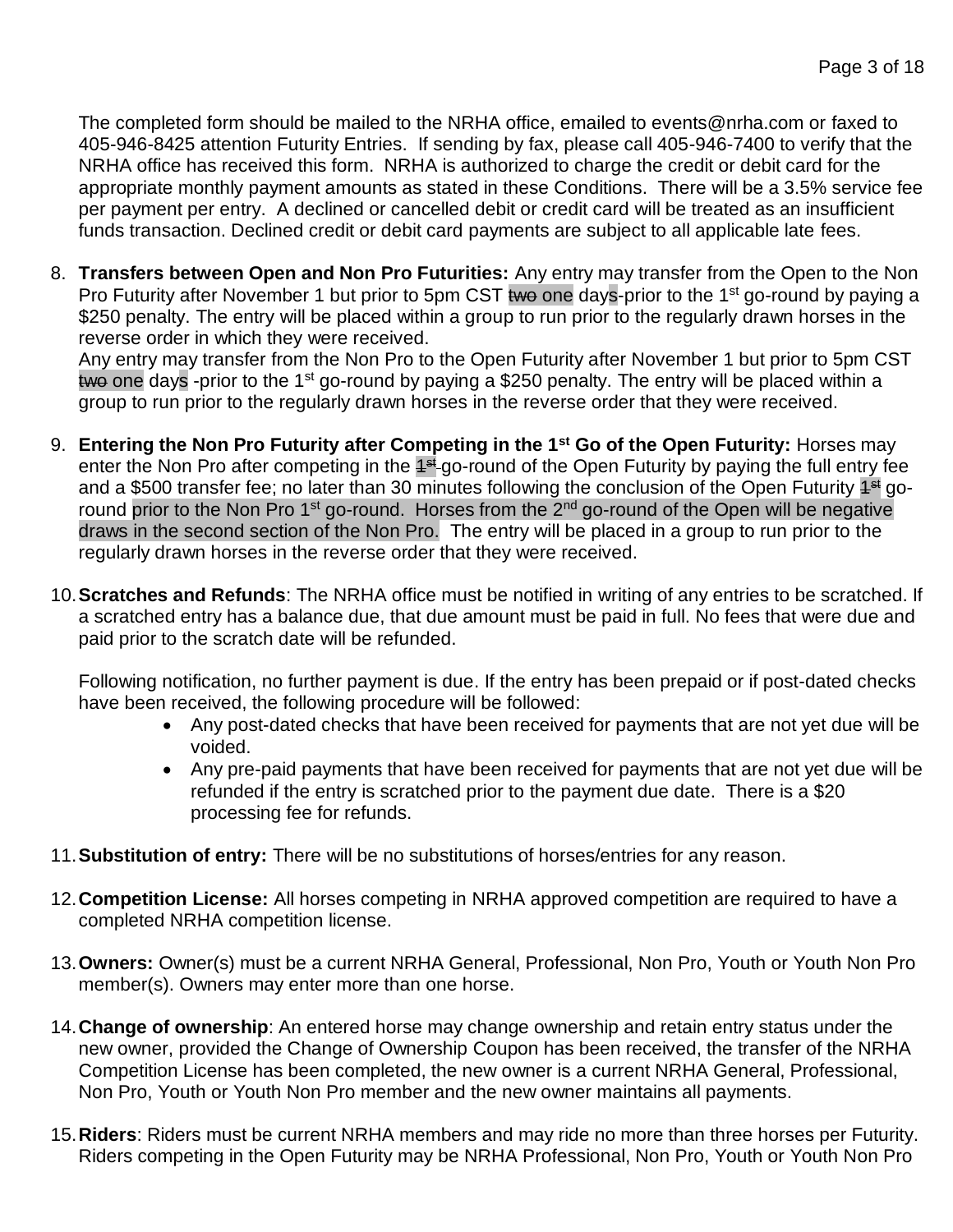members. Non Pro Futurity riders may be NRHA Non Pro or Youth Non Pro members. Rider designation coupons must be received no later than November 1. **POSTMARKS WILL NOT BE USED TO DETERMINE RECEIVED DATE.** Rider designations will not be taken over the phone. Rider Designation coupons must be faxed, emailed or mailed by post to the NRHA.

If the Rider Designation coupon is not received by November 1, the rider will be indicated as "Rider Not Designated." Those entries not designating the Non Pro Futurity by returning the Non Pro Rider Designation coupon to the NRHA office by November 1 will be included in the Open Futurity draw as "Rider Not Designated." Non Designated horses will be shifted to the beginning of the draw. NRHA is not responsible for draw positions closer than the conditions specify. Horses not designated as of noon two days before the 1st go will be scratched. Horses can be switched to the Non Pro after the draw by paying the switch fee and will be placed within a group to run prior to the regularly drawn horses in the reverse order that they were received.

16.**Draw:** If the rider is not designated by November 1, NRHA is not responsible for draw positions closer than the conditions specify. For the first Futurity go-round, the Open draw will separate horses with a common rider by at least one hundred (100) horses or the maximum number possible. The Non Pro draw will separate horses with a common rider or owner by at least forty (40) horses or the maximum number possible.

Should a need arise to modify the Futurity go-round draw, modified draws may be placed

- 1. First or last draw position in a given day
- 2. Inserted in a random position via the use of a pre-determined insert process.

Draws for the final sections will be executed by a random physical draw at a draw party posted on the schedule. In the event a random physical draw does not provide the spread needed for riders with multiple horses a computer generated draw will take precedence.

The number of horses included in drag sets in the go-rounds will be determined by show management. Drag sets for the finals will be set at increments five (5), scratches will not affect drag placement.

- 17.**Judges:** All judges' decisions are final. There will be five (5) judges placed at different points in the arena: the high score and the low score will be eliminated with the total of the remaining three (3) scores used to determine the final score. A pre check will be utilized.
- 18.**Judges fee**: The Judges fee is \$175 and must be paid as follows: \$75 due with the Entry payment and \$100 due with the June 1 payment.
- 19.**Video Fee**: There will be a \$20 Video fee charged for each horse per class and must be paid with the final payment. For classes that run concurrently, there will only be one (1) \$20 charge.
- 20.**Medications Testing:** See the *NRHA Handbook* for all rules and procedures concerning Animal Welfare and Medications Rule.
- 21.**Office Fee:** There will be a \$25 Office fee charged for each horse and must be paid with the final payment.
- 22.**Payee**: Prize money will be paid to the owner as recorded in the NRHA database at the start of the event. Appropriate tax information must be on file with the NRHA Office.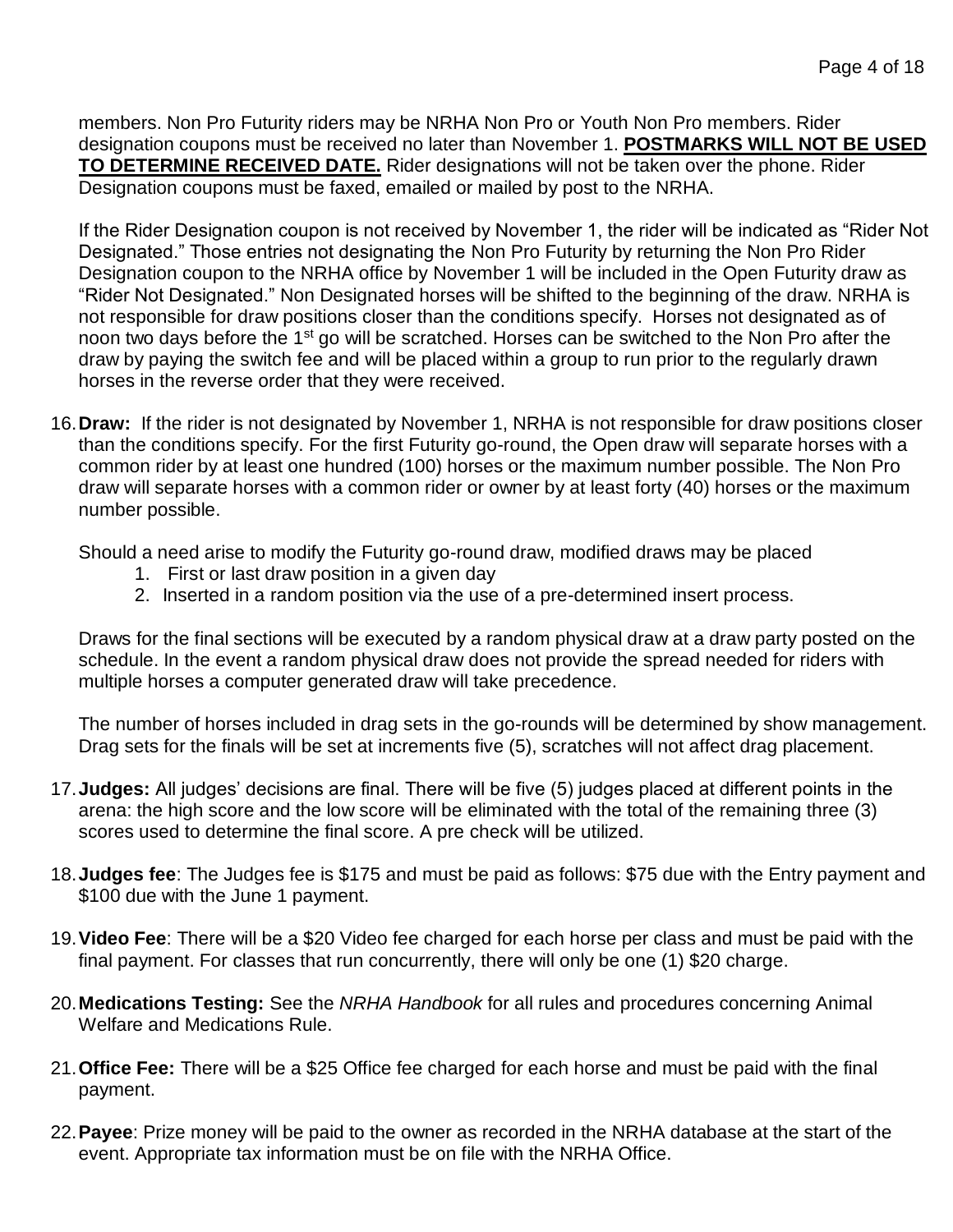- 23.**Nominator Incentive:** The Nominator Incentive is a benefit of the Nomination Program that gives money back to the person who nominates the horse. Of all the money that the horse earns at the North American Futurity (not including ancillary classes); 5% is paid back to the nominator, even if that person no longer owns the horse. The five (5%) percent nominator's incentive will be paid to the recorded nominator. Appropriate tax information must be on file with the NRHA office.
- 24.**Nomination Prize Money Distribution:** Of all the nomination fees paid in, NRHA will retain 5% for administrative costs to run the program. Of the remaining money (exception: European Option fees), 60% is allocated to the Futurity and 40% is allocated to the Derby. If the horse is not nominated before their four (4)-year-old year, all of the money paid in for that nomination will go toward the Derby, with none going toward the Futurity.

For both the Futurity and Derby, 70% is allocated toward the Open and 30% is allocated toward the Non Pro.

| Futurity Division allocations are as follows: |  |
|-----------------------------------------------|--|
| Level 4 Open & Non Pro35%                     |  |
| Level 3 Open & Non Pro35%                     |  |
|                                               |  |
|                                               |  |

Collected Nomination fees will be paid out of the Futurity and Derby purse in the first year of eligibility of the nominated horse for the applicable Futurity and Derby, even if such nominated horses choose not to enter the applicable Futurity or Derby.

- 25.**Payouts & Show Retainage:** Per the *NRHA Handbook*, payouts will be made no more than 45 days after the last day of the show. The show retainage for the Futurity will be 22.5% in addition to the standard 5% show fee deduction.
- 26.**Ties:** In the event of a tie in any Futurity division, following their respective finals, the tie-breaking procedures as outlined in the current year *NRHA Handbook* will be used to break the tie.
- 27. **Classes:** Classes will be operated in accordance with NRHA rules and regulations. The NRHA Officers and Board of Directors reserve the right to interpret these rules and regulations. All decisions will be final. By way of making an entry, the exhibitor is assuming responsibility for knowledge of NRHA rules and releases NRHA and its officers, directors and employees from any claims or losses.
- 27.**Condition Changes:** The NRHA Board of Directors reserves the right to interpret, modify or amend conditions for the NRHA Futurity & Adequan® North American Affiliate Championship Show. If requiring immediate attention, those rights will be deferred to the Executive Committee.
- 28. **Right to Cancel**: The NRHA reserves the right to cancel this event at any time prior to the show without liability, but in such event will return all entry money to the subscribers. Interest earned on the entries is the property of the NRHA.
- 29.**Right to Refuse:** The NRHA Executive Committee reserves the right to refuse any entry. Acceptance of the entry is based on the representations made on the entry form. Decisions of the Executive Committee will be final.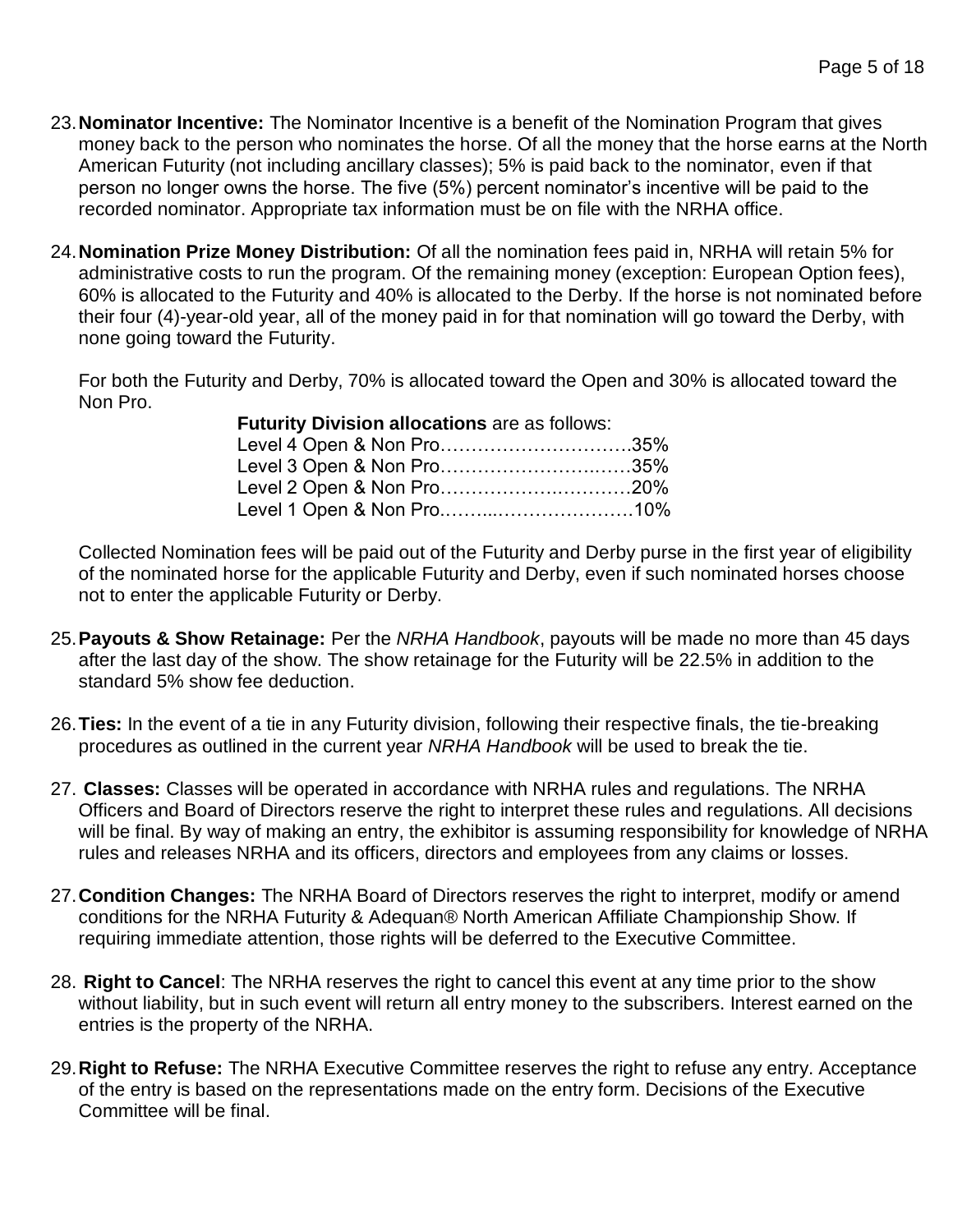30.**Show Management:** The show management reserves the right to discipline any person that it concludes has abused or permitted abusive behavior against a horse, or engaged in unsportsmanlike conduct toward show management. Discipline may include official warning, elimination from competition or any other action deemed appropriate by the show management.

# **OPEN FUTURITY \$527,500\* Added**

**LEVEL 4 OPEN DIVISION \$305,000\*Added**

**LEVEL 3 OPEN DIVISION \$125,000\* Added**

**LEVEL 2 OPEN DIVISION \$62,500\* Added**

**LEVEL 1 OPEN DIVISION \$30,000\* Added** **PRIME TIME OPEN DIVISION \$5,000\* Added (Levels 1, 2 & 3)**

\*Subject to change based on nominations.

1. **OPEN ENTRY FEE ALLOCATION** – Entry fees will be allocated for each eligible entry to the four levels' purses in the following manner:

| <b>Eligibility</b> | Level 4 Open | Level 3 Open | Level 2 Open | Level 1 Open | Total      |
|--------------------|--------------|--------------|--------------|--------------|------------|
| Level 4 Open       | \$2,500.00   |              |              |              | \$2,500.00 |
| Level 3 Open       | \$1,875.00   | \$625.00     |              |              | \$2,500.00 |
| Level 2 Open       | \$1.560.00   | \$625.00     | \$315.00     |              | \$2,500.00 |
| Level 1 Open       | \$1,405,00   | \$625.00     | \$315.00     | \$155.00     | \$2,500.00 |

2. **Go-Rounds:** The NRHA Open Futurity will consist of one go-round and a semifinal with Levels 1 - 4 Open and Prime Time Open Levels 1-3 divisions running concurrently.

Horses not participating in the first go-round of the Futurity will be considered scratched and ineligible to compete in the semifinals. In the Open Futurity, the following will qualify to advance to the semifinals:

| <b>Class:</b>   | <b>Number of Semifinalists:</b>            |
|-----------------|--------------------------------------------|
| Level 4 Open    | Top 450 75 horses (plus ties)              |
| Level 3 Open    | Top 425 75 horses (plus ties)              |
| Level 2 Open    | Top 400 75 horses (plus ties)              |
| Level 1 Open    | Top 75 horses (plus ties)                  |
| Prime Time Open | All entries already advancing in Level 1-3 |

The general guidelines for the Semi Finals Levels 1-3 draw are as follows: Go round draw order will be reversed in sections for horses advancing to the semi final. Considerations will be made for riders advancing multiple horses and efforts will be made to evenly distribute the semi final sections. Level 4 Semi Final order of go will be a separately executed computer generated draw. Final decisions regarding the Semi Final draw will be at show managements discretion.

Level 4 Semi Finalists will run in a separate section from Levels 1-3 with a new draw order.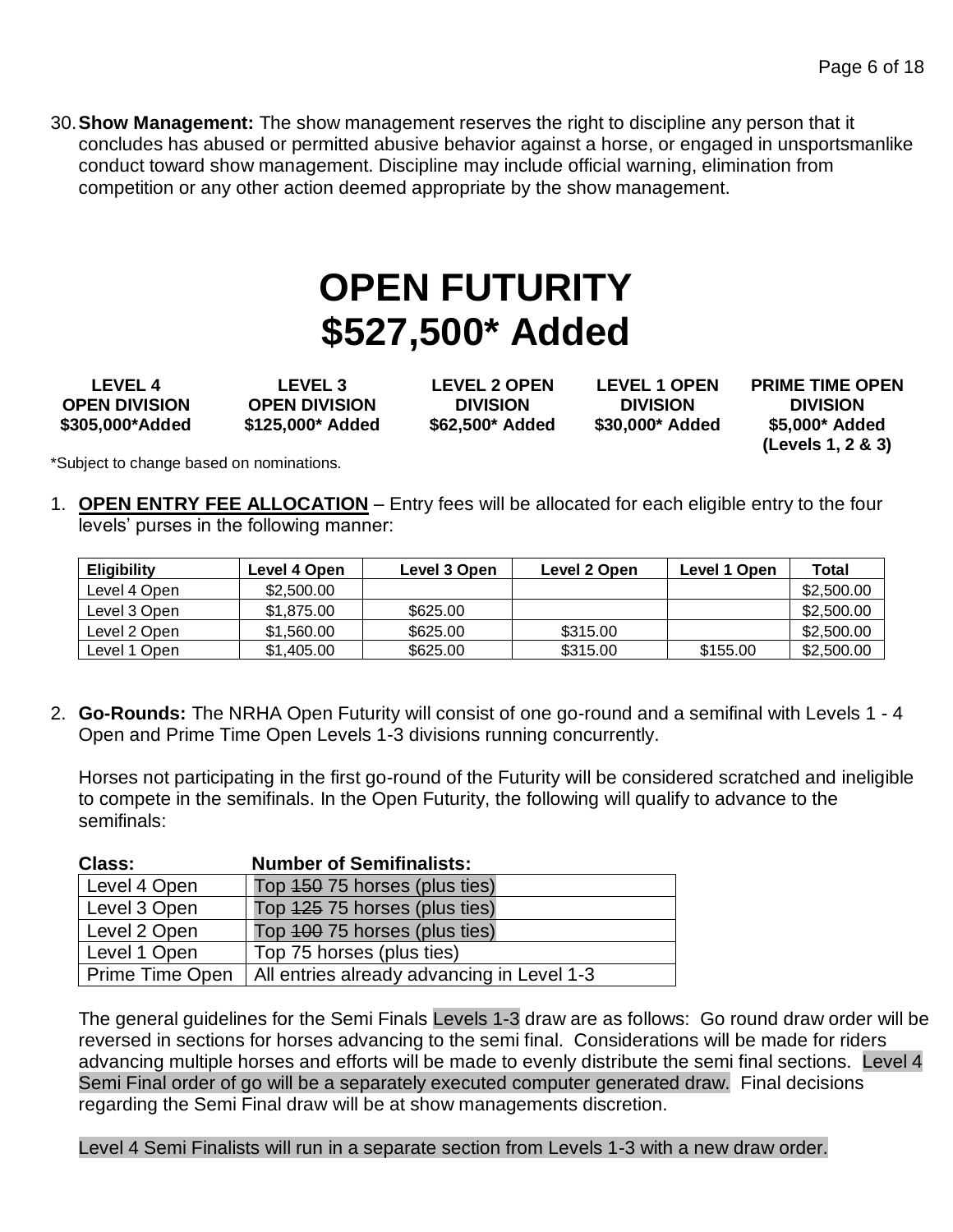**Finals:** The following number of horses will qualify for the finals in each level:

| <b>Class:</b>   | <b>Number of Finalists:</b> |
|-----------------|-----------------------------|
| Level 4 Open    | Top 30 horses (plus ties)   |
| Level 3 Open    | Top 30 horses (plus ties)   |
| Level 2 Open    | Top 20 horses (plus ties)   |
| Level 1 Open    | Top 15 horses (plus ties)   |
| Prime Time Open | Top 10 horses (plus ties)   |

For the finals, those horses qualifying for only the Level 3 and/or Level 2 and/or Level 1 Open divisions will show in the first section. The remaining qualifiers (i.e., Level 4 Open and Level 4 Open/Level 3 Open/Level 2 Open/Level 1 Open divisions) will compete in the second section.

The finals in each Division will be a clean-slate format.

#### **LEVEL 4 OPEN DIVISION \$255,000\* ADDED**

All Futurity Event conditions 1 - 30 and Open Futurity conditions 1 - 3 shall apply.

**LEVEL 4 OPEN FUTURITY GO-ROUND & SEMIFINALS**: All eligible entries will work in both the goround and the semifinals. The 30 top composite scores in the go-round and semifinals, including ties, will advance to the finals. The top scores from the go-round and semifinals will receive money as follows:

1. \$1,750 6. – 10. \$400

- 2. \$1,000 3. \$750
- 4. \$600
	- 5. \$500

1st-30<sup>th</sup> plus ties advance to the finals in Level 4. 31st-  $75<sup>th</sup>$  place plus ties will receive a minimum \$1,000 guaranteed Semi Finals payout in Level 4.

**LEVEL 4 OPEN FUTURITY FINALS**: The Level 4 Open Division purse will have \$255,000\* added, plus the entry fee allocation, as stated in these conditions. Also the 22.5% show retainage fee and the standard 5% show deduction will be made. Of the remaining purse, the go-round and semifinals payouts will be made as stated above and the guaranteed 1<sup>st</sup> place payout will be made. After those calculations, the residual amount will be paid out using the schedule below. The winner will be determined by the finals score. There will be thirty places plus ties paid using the following percentages and guaranteed monies:

| 1.             | \$150,000 | 9.  | - 3.7% | 17. | 1.95%   | 25. | 1.35%   |
|----------------|-----------|-----|--------|-----|---------|-----|---------|
| 2.             | 16.3%     | 10. | $3\%$  | 18. | $1.8\%$ | 26. | 1.325%  |
| 3.             | 12.1%     | 11. | 2.85%  | 19. | 1.65%   | 27. | $1.3\%$ |
|                | 4. 7.925% | 12. | 2.7%   | 20. | 1.5%    | 28. | 1.275%  |
| 5 <sub>1</sub> | 6.5%      | 13. | 2.55%  | 21. | 1.47%   | 29. | 1.25%   |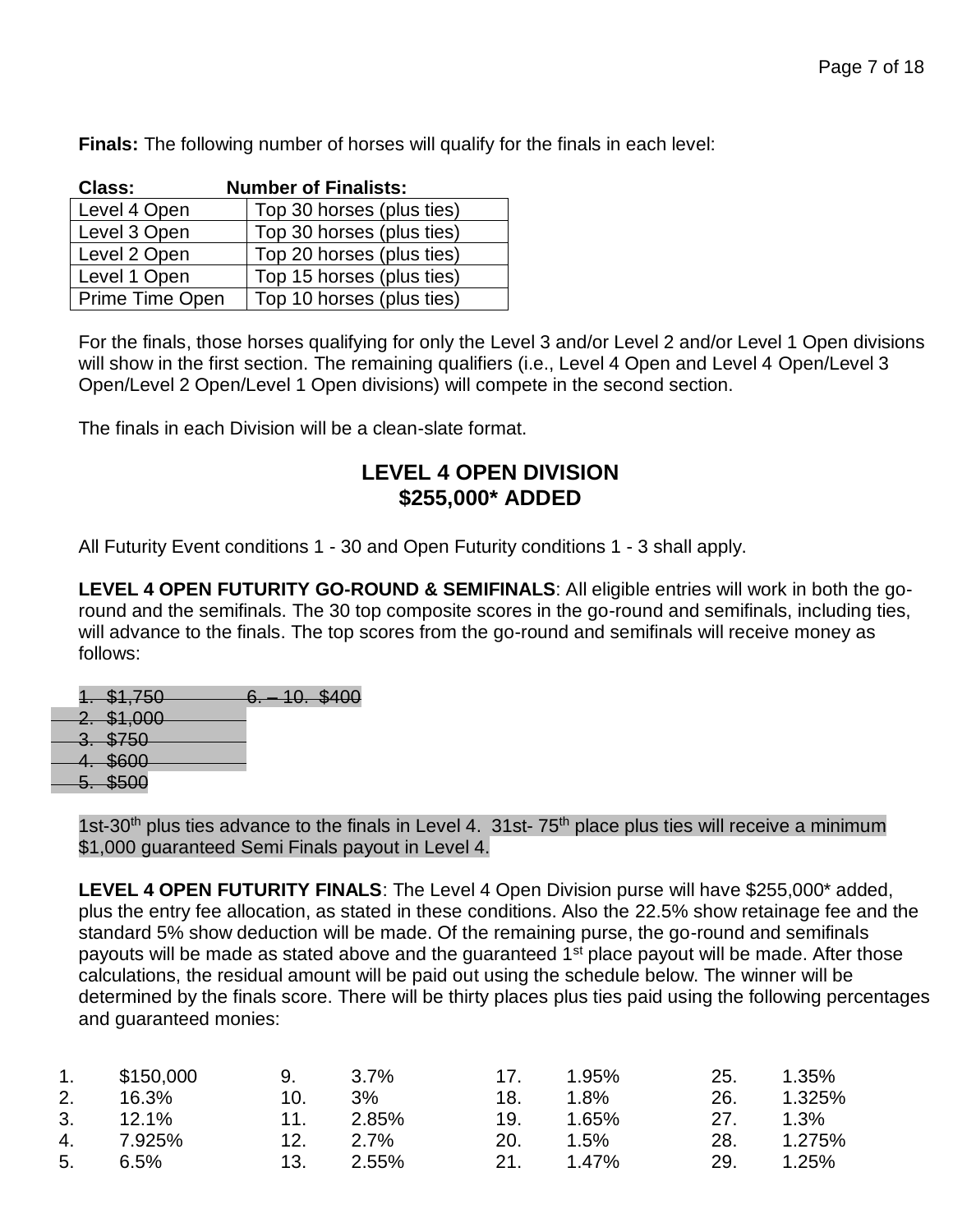| 6. 5.8% 14. 2.4% 22. 1.44% 30. 1.225% |                          |  |  |
|---------------------------------------|--------------------------|--|--|
| 7. 5.1% 15. 2.25% 23. 1.41%           |                          |  |  |
| 8. 4.4%                               | $16.$ 2.1% 2.4. $1.38\%$ |  |  |

Additional scoring finalists will receive the same payout amount as  $30<sup>th</sup>$  place. At no time will the purse payout exceed 100%.

All horses that advance to finals will receive a paycheck (exception: No Scores).

#### **LEVEL 3 OPEN DIVISION \$125,000\* ADDED**

All Futurity Event conditions 1- 30 and Open Futurity conditions 1 - 3 shall apply.

Entry into this division will be automatic based upon rider eligibility. Please see the current *NRHA Eligibility Policy* for eligibility requirements. For members giving up Non Pro cards please refer to the Non Pro conditions in the current *NRHA Handbook*.

Level 3 Open Division purse will have \$125,000\* added, plus a \$500 division allocation, for each Level 3 Open entry less the 22.5% show retainage fee and the standard 5% show fee deduction. The winner will be determined by the finals score. The go-round, semifinals and finals purses shall be distributed using the following schedules:

Go-Round & Semifinals:

- 1. \$1,250
- 2. \$725
- 3. \$550
- 4. \$450
- 5. \$400
- 6. 10. \$350

Finals:

| 6.4.52%             | 11.3.36%    | <u> 16. 2.46%</u> | 21.1.96%  | 26.1.45%    |
|---------------------|-------------|-------------------|-----------|-------------|
| 7.4.28%             | $12.3.16\%$ | 17.2.36%          | 22.1.86%  | 27.1.35%    |
| 8.4.04%             | 13.2.96%    | <u>18.2.26%</u>   | 23.1.76%  | 28.1.25%    |
| 9.3.80%             | 14. 2.76%   | 19 2.16%          | 24.1.66%  | 29.1.15%    |
| $5.5.30\%$ 10.3.56% | $15.2.56\%$ | 20.2.06%          | 25. 1.56% | $30.1.05\%$ |
|                     |             |                   |           |             |

Additional scoring finalists will receive the same payout amount as 30<sup>th</sup> place. At no time will the purse payout exceed 100%.

All horses that advance to finals will receive a paycheck (exception: No Scores).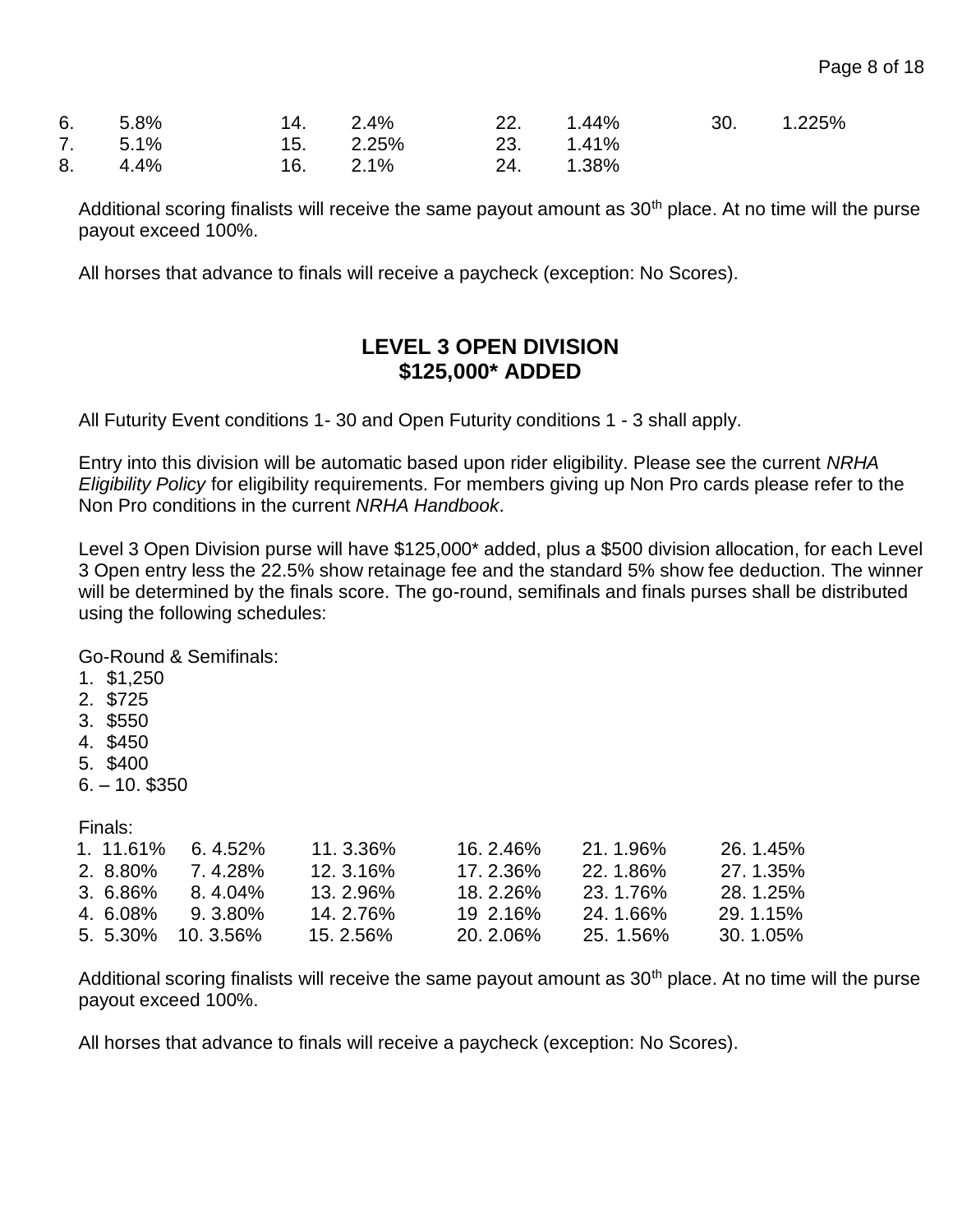#### **LEVEL 2 OPEN DIVISION \$62,500\* ADDED**

All Futurity Event Conditions 1 - 30 and Open Futurity conditions 1 - 3 shall apply.

Entry into this division will be automatic based upon rider eligibility. Please see the current *NRHA Eligibility Policy* for eligibility requirements. For members giving up Non Pro cards please refer to the Non Pro conditions in the current *NRHA Handbook*.

The Level 2 Open Division purse will have \$62,500\* added, plus a \$250 division allocation, for each Level 2 Open entry less the 22.5% show retainage fee and the standard 5% show fee deduction. The winner will be determined by the finals score. The go-round, semifinals and finals purses shall be distributed using the following schedules:

Go-Round & Semifinals:

- 1. \$1,000
- 2. \$500
- 3. \$350
- 4. \$250
- 5. \$200

Finals:

| 1.16.62%    | $5.8.11\%$ | $9.411\%$  | 13.2.11% | $17.1.37\%$ |
|-------------|------------|------------|----------|-------------|
| $2.12.04\%$ | $6.7.11\%$ | $10.361\%$ | 14.1.88% | 18.1.32%    |
| $3.10.11\%$ | 7.6.11%    | 11.3.11%   | 15.1.65% | $19.1.27\%$ |
| 4.9.11%     | 8.5.11%    | $12.261\%$ | 16.1.42% | $20.1.22\%$ |

Additional scoring finalists will receive the same payout amount as 20<sup>th</sup> place. At no time will the purse payout exceed 100%.

All horses that advance to finals will receive a paycheck (exception: No Scores).

#### **LEVEL 1 OPEN DIVISION \$30,000\* ADDED**

All Futurity Event Conditions 1 - 30 and Open Futurity conditions 1 – 3 shall apply.

Entry into this division will be automatic based upon rider eligibility. Please see the current *NRHA Eligibility Policy* for eligibility requirements. For members giving up Non Pro cards please refer to the Non Pro conditions in the current *NRHA Handbook*.

The Level 1 Open Division purse will have \$30,000\* added, plus a \$125 division allocation, for each Level 1 Open entry less the 22.5% show retainage fee and the standard 5% show fee deduction. The winner will be determined by the finals score. The go-round, semifinals and finals purses shall be distributed using the following schedules: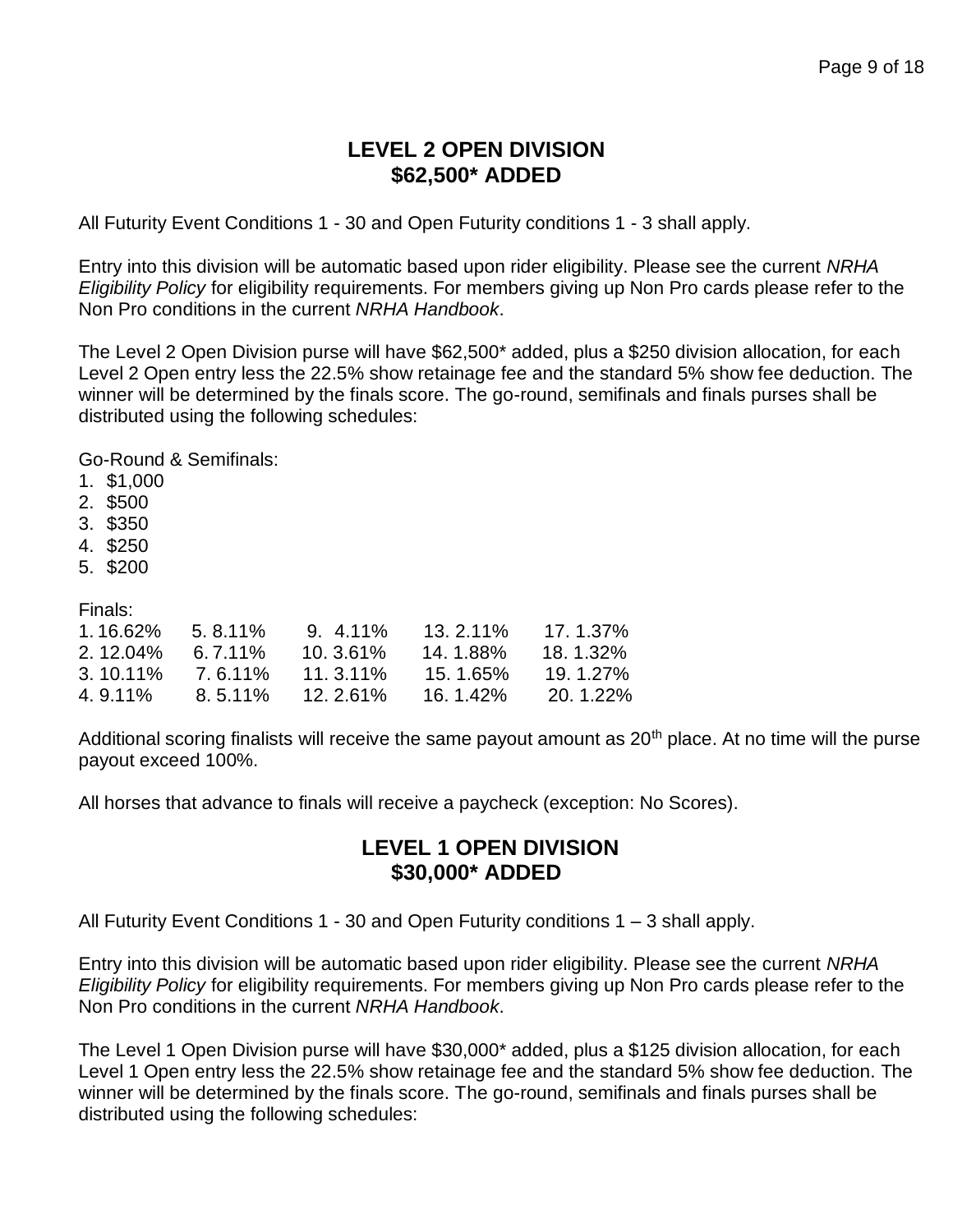Go-Round & Semifinals:

1. \$600

2. \$350

3. \$200

- 4. \$150
- 5. \$100

Finals:

| $1.19.21\%$ | 4.9.21%    | $7.6.21\%$ | $10.3.21\%$ | $13.2.58\%$ |
|-------------|------------|------------|-------------|-------------|
| $2.14.21\%$ | 5.8.21%    | 8.5.21%    | $11.3\%$    | 14.2.37%    |
| $3.10.21\%$ | $6.7.21\%$ | 9.4.21%    | 12.2.79%    | 15.2.16%    |

Additional scoring finalists will receive the same payout amount as  $15<sup>th</sup>$  place. At no time will the purse payout exceed 100%.

All horses that advance to finals will receive a paycheck (exception: No Scores).

#### **PRIME TIME OPEN DIVISION \$5,000 ADDED**

All Futurity Event conditions 1 - 30 and Open Futurity conditions 1 - 3 shall apply.

Any entry in Levels 1, 2 or 3 wishing to enter the Prime Time Open Division must indicate so by returning the Prime Time Open Division coupon and \$200 entry fee, which must be received in the NRHA office on or before November 1. After November 1 but by November 15, the \$200 entry fee plus a \$50 penalty will be charged. After November 15 but by 5pm CST two one days prior to the first goround, the \$200 entry fee plus a \$100 penalty will be charged. **POSTMARKS WILL NOT BE CONSIDERED.**

Riders who are 50 years old or older as of January 1 of the current year are eligible to enter the Prime Time Open Division. Date of birth must be included on the Prime Time Open Division coupon.

Any entry that withdraws from the Open Futurity is no longer eligible for the Prime Time Open Division.

The Prime Time Open Division will have \$5,000 added. The entry fees less the 22.5% show retainage fee and the standard 5% show fee deduction will be added back with 5% paid in the first go-round, 5% paid in the second go-round and 90% to the finals. The finals score will determine the winner.

Prime Time Open scores in the go rounds and finals will be handicapped.

| Class:       | Handicap:                  |
|--------------|----------------------------|
| Level 3 Open | Half point per judge (1/2) |
| Level 2 Open | One point per judge (1)    |
| Level 1 Open | One point per judge (1)    |

The purse shall be distributed using the current *NRHA Handbook* Payback Schedule B percentages.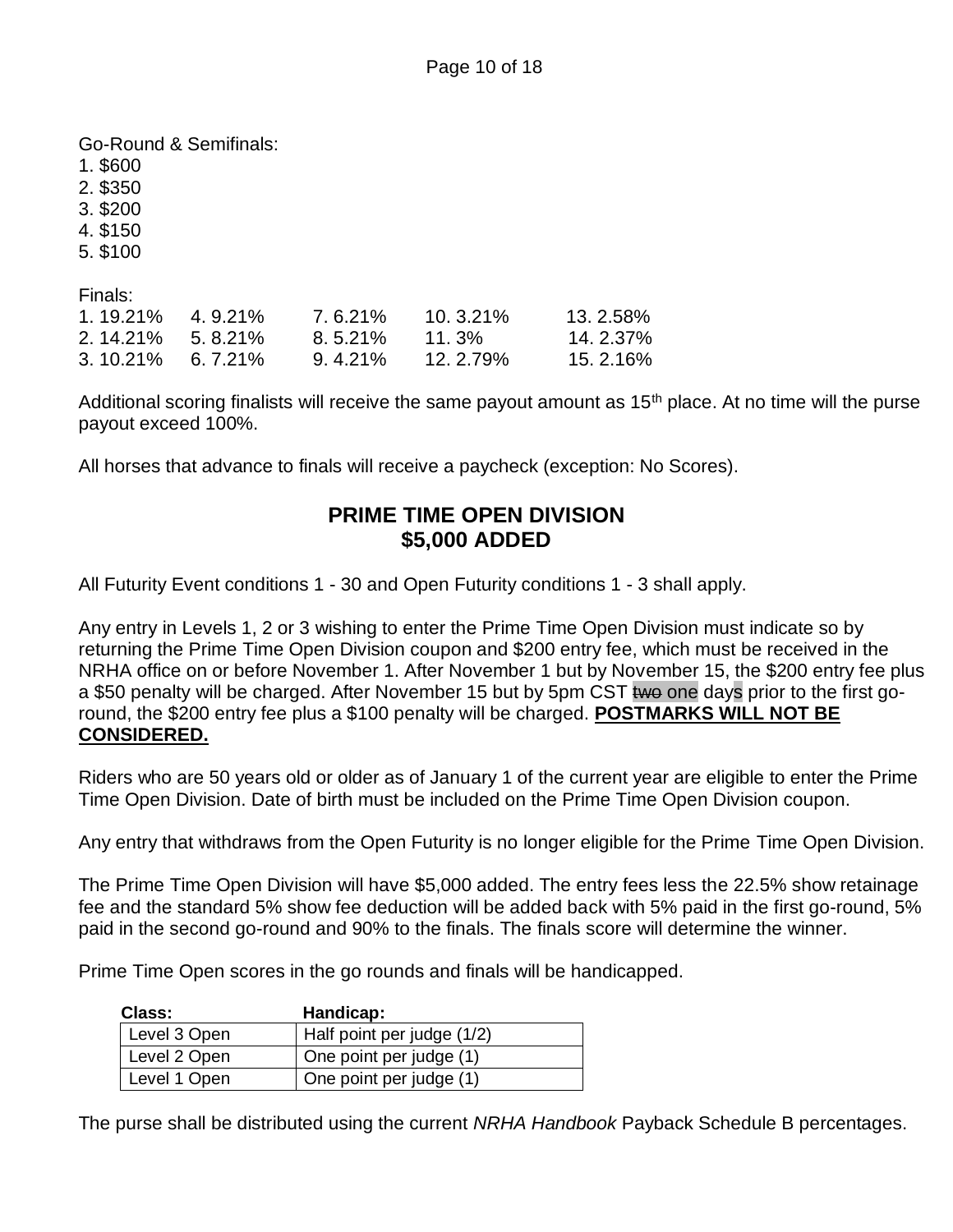Page 11 of 18

# **NON PRO FUTURITY \$237,000\* Added**

| <b>LEVEL 4 NON</b>  | LEVEL <sub>3</sub>      | <b>LEVEL 2 NON PRO</b> |
|---------------------|-------------------------|------------------------|
| <b>PRO DIVISION</b> | <b>NON PRO DIVISION</b> | <b>DIVISION</b>        |
| \$90,000* ADDED     | \$62,500* ADDED         | \$47,500* ADDED        |
| <b>LEVEL 1 NON</b>  | <b>PRIME TIME NON</b>   | <b>YOUTH NON PRO</b>   |
| <b>PRO DIVISION</b> | <b>PRO DIVISION</b>     | <b>DIVISION</b>        |
| \$27,500* Added     | \$5,000 Added           | \$4,500 Added          |

\*Subject to change based on nominations.

- 1. Non Pro entries must qualify under the Non Pro definition and Non Pro ownership definition as stated in the current *NRHA Handbook*. All riders are responsible to know and adhere to eligibility requirements for NRHA events. Acceptance of the entry by NRHA is based upon the representation made on the entry form. The rider shall be held responsible for the information contained on the entry form regardless of who completes said form.
- 2. **NON PRO ENTRY FEE ALLOCATION** Entry fees will be allocated for all Non Pro Futurity entries to four levels' purses in the following manner:

|                     | <b>NP</b><br><b>Level</b> | <b>NP</b><br>∟evel ∶ | <b>NP</b><br>-eve' | <b>NP</b><br>AVA | Total              |
|---------------------|---------------------------|----------------------|--------------------|------------------|--------------------|
| Entry<br><b>Fee</b> | ـ ـ<br>,405<br>Ф          | \$625                | ድ 21 F<br>ഄഄ<br>טו | \$155            | .,500<br>m,<br>ے ت |

3. The Non Pro Futurity will consist of a preliminary go-round, consolation and a finals with Levels 1 - 4 Non Pro, Prime Time Non Pro and Youth Non Pro divisions running concurrently. In the Non Pro Futurity, the following will qualify to advance to the finals:

| Class:             | <b>Number of Finalist:</b> | Number of Finalist from Consolation Class* |
|--------------------|----------------------------|--------------------------------------------|
| Level 4 Non Pro    | Top 25 horses (plus ties)  | Top 5 horses (plus ties)                   |
| Level 3 Non Pro    | Top 20 horses (plus ties)  | Top 5 horses (plus ties)                   |
| Level 2 Non Pro    | Top 15 horses (plus ties)  | Top 5 horses (plus ties)                   |
| Level 1 Non Pro    | Top 15 horses (plus ties)  | Top 5 horses (plus ties)                   |
| Prime Time Non Pro | Top 10 horses (plus ties)  |                                            |
| Youth Non Pro      | Top 15 horses (plus ties)  |                                            |

\*See consolation class conditions for full details.

For the finals, those horses qualifying for only the Youth, Level 3 and/or Level 2 and/or Level 1 Non Pro and/or Prime Time Non Pro Divisions will show in the first section. The remaining qualifiers (i.e., Level 4 Non Pro and Level 4 Non Pro/Level 3 Non Pro/Level 2 Non Pro/Level 1 Non Pro/Youth Non Pro divisions) will compete in the second section.

The finals in each division will be a clean-slate format.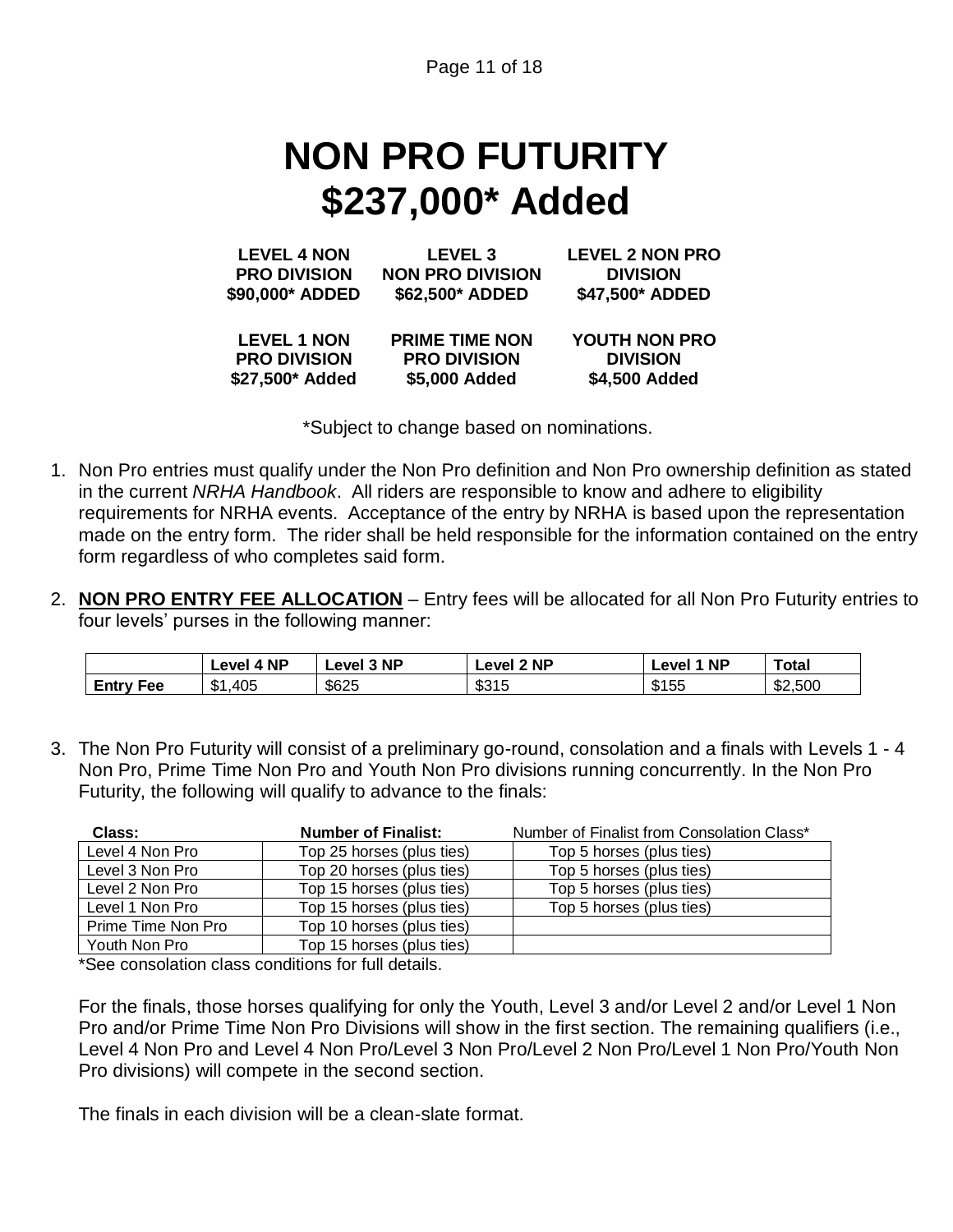Horses not participating in the first go-round of the Futurity will be considered scratched and ineligible to compete in the finals. or consolation class.

## **LEVEL 4 NON PRO DIVISION \$90,000\* ADDED**

All Futurity Event Conditions 1 - 30 and Non Pro Futurity Conditions 1-3 shall apply.

The Level 4 Non Pro Futurity purse will have \$90,000\* added. The entry fees less the 22.5% show retainage fee and the standard 5% show fee deduction will be added back into the purse.

The winner will be determined by the final score. The purse shall be distributed using the following schedules:

1 st Go: 1. \$1,250 2. \$725 3. \$550 4. \$450 5. \$400

6. – 10. \$350

Finals:

|    | 1. 15.43% |     | 7. 4.91% | 13. 2.36% |     | 19. 1.46% | 25. | 1.16% |
|----|-----------|-----|----------|-----------|-----|-----------|-----|-------|
| 2. | 10.50%    | 8.  | 4.21%    | 14. 2.21% | 20. | 1.31%     | 26. | 1.13% |
| 3. | 8.40%     | 9.  | 3.51%    | 15. 2.06% |     | 21. 1.28% | 27. | 1.10% |
| 4. | 7.01%     | 10. | 2.81%    |           | 22. | 1.25%     | 28. | 1.07% |
| 5. | 6.31%     | 11. | 2.66%    | 17. 1.76% | 23. | 1.22%     | 29. | 1.04% |
| 6. | 5.61%     | 12. | 2.51%    | 18. 1.61% |     | 24. 1.19% | 30. | 1.01% |

Additional scoring finalists will receive the same payout amount as  $30<sup>th</sup>$  place. At no time will the purse payout exceed 100%.

All horses that advance to finals will receive a paycheck (exception: No Scores).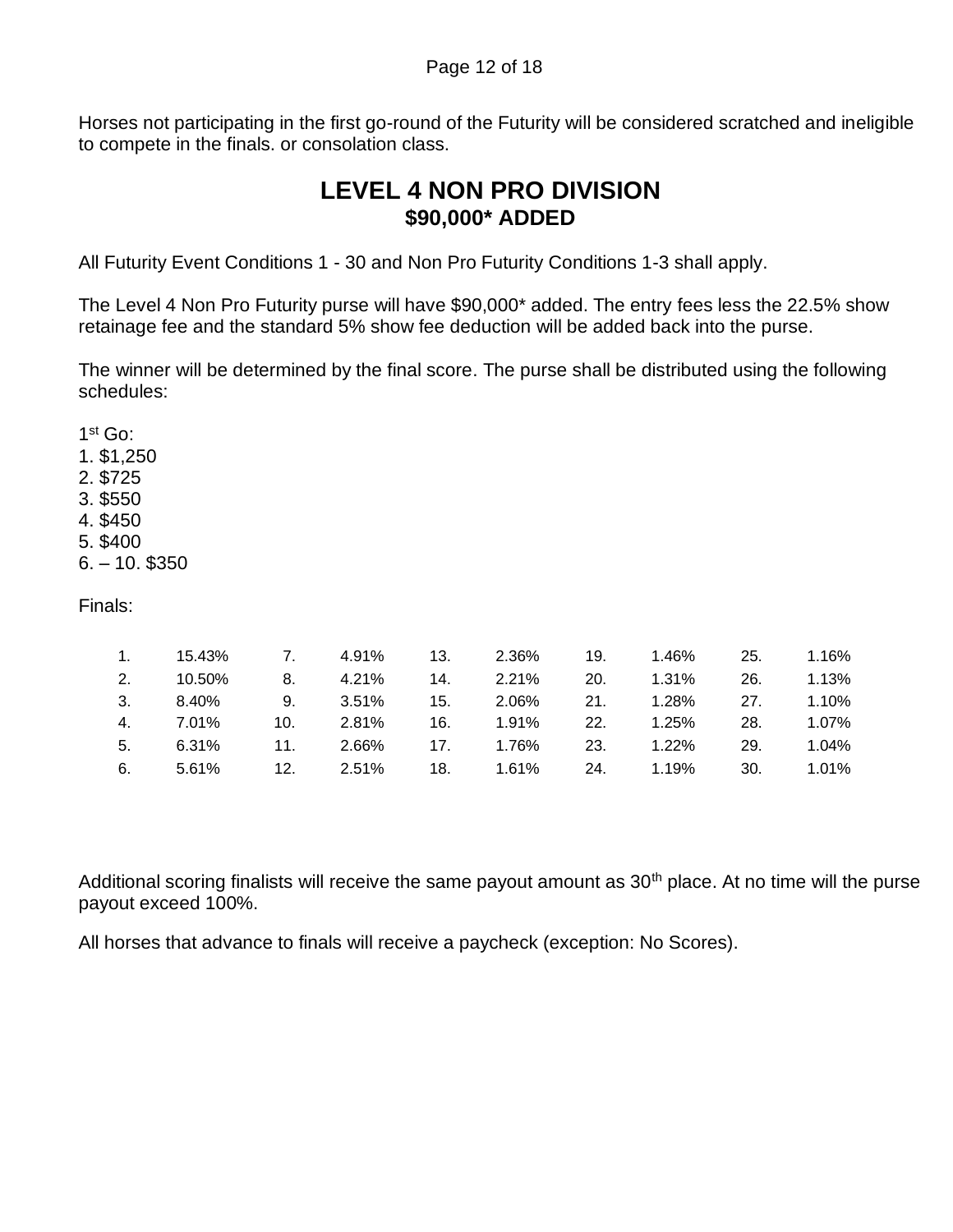### **LEVEL 3 NON PRO DIVISION \$62,500\* ADDED**

All Futurity Event Conditions 1 - 30 and Non Pro Futurity Conditions 1-3 shall apply.

Level 3 Non Pro entry will be automatic based on rider eligibility. Please see the current *NRHA Eligibility Policy* for eligibility requirements.

The Level 3 Non Pro Division purse will have \$62,500\* added, plus a \$500 division allocation, for each entry in the Level 3 Non Pro Division less the 22.5% show retainage fee and the standard 5% show fee deduction.

The go-round and finals purse shall be distributed as follows:

1 st Go:

- 1. \$1,000
- 2. \$500
- 3. \$350
- 4. \$250
- 5. \$200

Finals:

|                                        |  |  |  | $1.16.24\%$ 7. 5.74% 13. 1.79% 19. 1.21% 25.1.15% |
|----------------------------------------|--|--|--|---------------------------------------------------|
| 2. 11.64% 8. 4.74% 14. 1.59% 20. 1.20% |  |  |  |                                                   |
| 3. 9.74% 9. 3.74% 15. 1.39% 21. 1.19%  |  |  |  |                                                   |
| 4. 8.74% 10. 3.24% 16. 1.24% 22. 1.18% |  |  |  |                                                   |
| 5. 7.74% 11. 2.74% 17. 1.23% 23. 1.17% |  |  |  |                                                   |
| 6. 6.74% 12. 2.24% 18. 1.22% 24. 1.16% |  |  |  |                                                   |

Additional scoring finalists will receive the same payout as  $30<sup>th</sup>$  place. At no time will the purse payout exceed 100%.

All horses that advance to finals will receive a paycheck (exception: No Scores).

### **LEVEL 2 NON PRO DIVISION \$47,500\* ADDED**

All Futurity Event Conditions 1 - 30 and Non Pro Futurity Conditions 1-3 shall apply.

Level 2 Non Pro entry will be automatic based on rider eligibility. Please see the current *NRHA Eligibility Policy* for eligibility requirements.

The Level 2 Non Pro Division purse will have \$47,500\* added, plus a \$250 Division allocation, for each entry in the Level 2 Non Pro Futurity less the 22.5% show retainage fee and the standard 5% show fee deduction.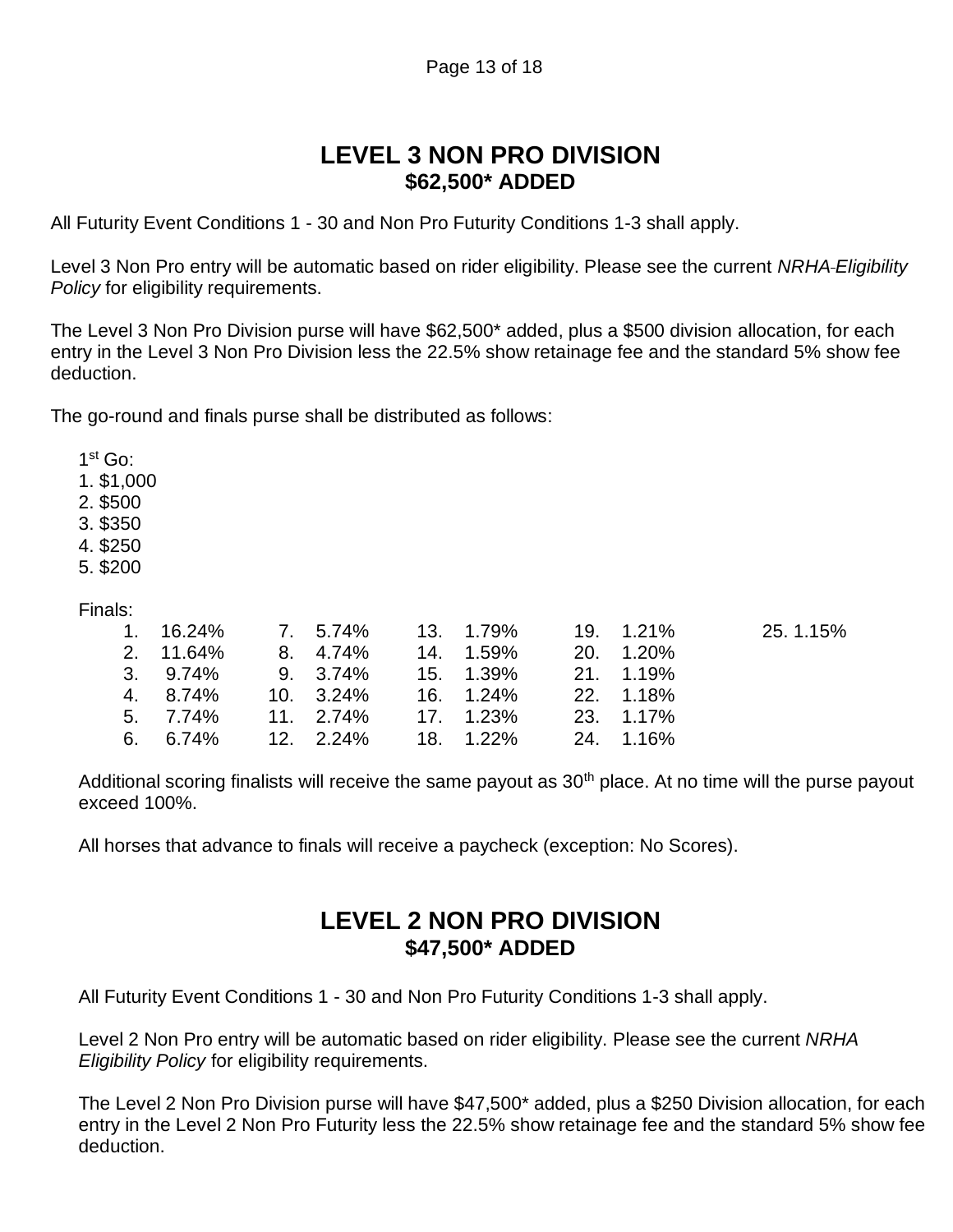Page 14 of 18

For a Level 2 Non Pro contestant, the score for the go-round will count for the Level 4 Non Pro, Level 3 Non Pro and Level 2 Non Pro Divisions and separate purses will be paid.

The go-round and finals purse shall be distributed as follows:

1 st Go:

1. \$600

2. \$350

- 3. \$200
- 4. \$150
- 5. \$100

Finals:

| 1. 17.904%   | 4. 6.37%   | $9.3.57\%$   | $13.2.42\%$ | 17. 1.82% |
|--------------|------------|--------------|-------------|-----------|
| $2.14.154\%$ | $5.5.67\%$ | $10.2.87\%$  | $14.227\%$  | 18. 1.67% |
| 3. 11.22%    | $6.4.97\%$ | 11. $2.72\%$ | 15. 2.12%   | 19.1.52%  |
| 4. 8.545%    | 7. 4.27%   | $12.2.57\%$  | 16. 1.97%   | 20.1.377% |

Additional scoring finalists will receive the same payout as 20<sup>th</sup> place. At no time will the purse payout exceed 100%.

All horses that advance to finals will receive a paycheck (exception: No Scores).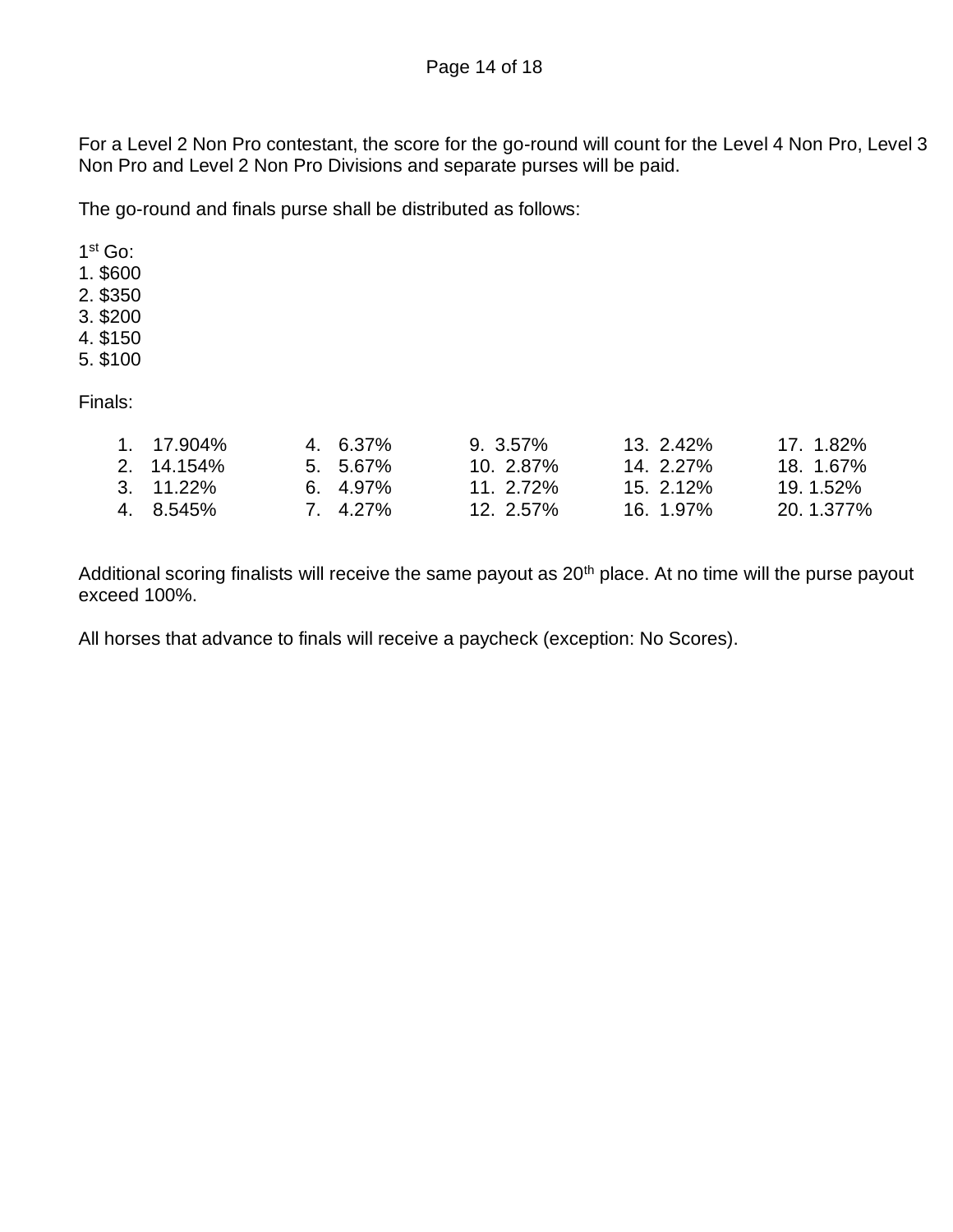## **LEVEL 1 NON PRO DIVISION \$27,500\* ADDED**

All Futurity Event Conditions 1 - 30 and Non Pro Futurity Conditions 1-3 shall apply.

Level 1 Non Pro entry will be automatic based on rider eligibility. Please see the current *NRHA Eligibility Policy* for eligibility requirements.

The Level 1 Non Pro Division purse will have \$27,500\* added, plus a \$125 Division allocation for each entry in the Level 1 Non Pro Futurity less the 22.5% show retainage fee and the standard 5% show fee deduction.

For a Level 1 Non Pro contestant, the score for the go round will count for the Level 4 Non Pro, Level 3 Non Pro, Level 2 Non Pro and Level 1 Non Pro Divisions and separate purses will be paid.

The go round and finals purse shall be distributed as follows:

1 st Go:

1. \$300

2. \$200

3. \$150

4. \$125

5. \$100

Finals:

| 1.17.904%  | $5.6.37\%$ | $8.3.57\%$  | $13.242\%$  | 17.1.82%  |
|------------|------------|-------------|-------------|-----------|
| 2. 14.154% | $6.5.67\%$ | $9.2.87\%$  | $14.227\%$  | 18.1.67%  |
| 3. 11.22%  | 7 4.97%    | $10.272\%$  | $15.2.12\%$ | 19.1.52%  |
| 4. 8.545%  | 8. 4.27%   | $11.2.57\%$ | 16, 1.97%   | 20.1.377% |

Additional scoring finalists will receive the same payout as 20<sup>th</sup> place. At no time will the purse payout exceed 100%.

All horses that advance to finals will receive a paycheck (exception: No Scores).

### **PRIME TIME NON PRO DIVISION \$5,000 ADDED**

All Futurity Event Conditions 1 - 30 and Non Pro Futurity Conditions 1-3 shall apply.

Any entry wishing to enter the Prime Time Non Pro must indicate so by returning the Prime Time Non Pro coupon and \$200 entry fee, which must be received in the NRHA office on or before November 1. After November 1 but by November 15, the \$200 entry fee plus a \$50 penalty will be charged. After November 15, but by 5pm CST two one days prior to the go-round, the \$200 entry fee plus a \$100 penalty will be charged. **POSTMARKS WILL NOT BE CONSIDERED.**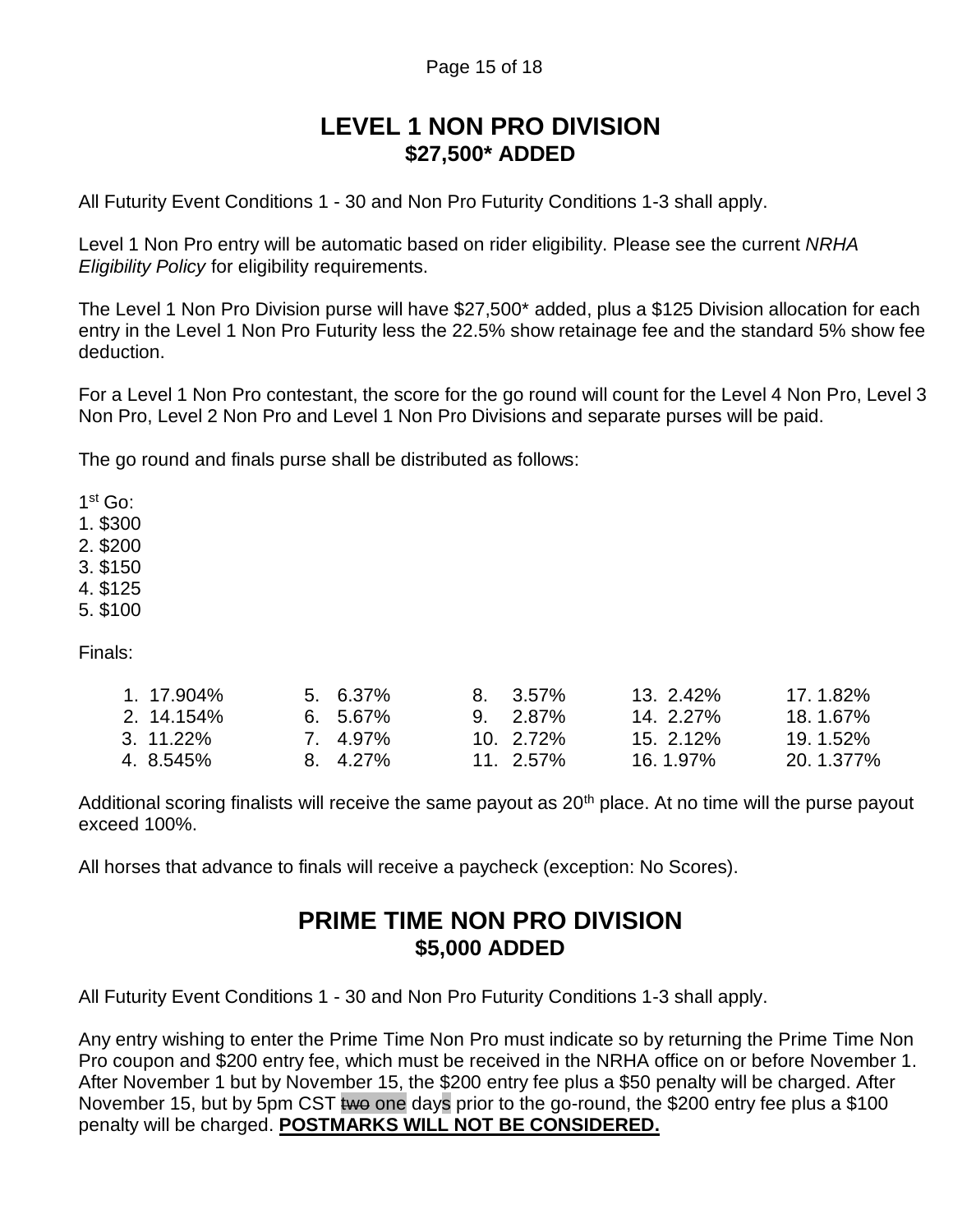Non Pro riders who are 50 years old or older as of January 1 of the current year are eligible to enter the Prime Time Non Pro Division. Date of birth must be included on the Prime Time Non Pro Division coupon.

Any entry that withdraws from the Non Pro Futurity is no longer eligible for the Prime Time Non Pro Division.

Scores will be determined using a handicap system.

| Class:          | Handicap:                  |
|-----------------|----------------------------|
| Level 4 Non Pro | Zero points per judge (0)  |
| Level 3 Non Pro | Half point per judge (1/2) |
| Level 2 Non Pro | One point per judge (1)    |
| Level 1 Non Pro | One point per judge (1)    |

For a Prime Time Non Pro contestant, the score for the go-round will count for both the Level 4 Non Pro and Prime Time Non Pro Divisions and separate purses will be paid. The TOP 10 horses, plus ties, will advance to the finals. The go-round as well as the final will be handicapped.

If a Prime Time Non Pro finalist does not make a Non Pro Division finals but makes the Prime Time Non Pro finals, he/she will run in the Level 3 Non Pro/Level 2 Non Pro/Level 1 Non Pro finals section.

The Prime Time Non Pro Division will have \$5,000 added. The entry fees less the 22.5% show retainage fee and the standard 5% show fee deduction will be added back with 100% paid to the finals. The purse shall be distributed using the payback percentages as follows:

| 1.25%  | 3. 13%     | 5.8.5% | 7.6% 9.4%    |
|--------|------------|--------|--------------|
| 2. 18% | 4.10% 6.7% |        | 8.5% 10.3.5% |

Additional scoring finalists will receive the same payout as  $10<sup>th</sup>$  place. At no time will the purse payout exceed 100%.

All horses that advance to finals will receive a paycheck (exception: No Scores).

# **YOUTH NON PRO DIVISION \$4,500 ADDED**

All Futurity Event Conditions 1 - 30 and Non Pro Futurity Conditions 1- 3 shall apply.

Any entry wishing to enter the Youth Non Pro Division must be a current NRHA Youth Non Pro member and return the Youth Non Pro Division coupon and \$100 entry fee, which must be received in the NRHA office on or before November 1. Late entries will be accepted until 5pm CST two one days prior to the go-round.

Stallions will be permitted to show in the Youth Non Pro Division.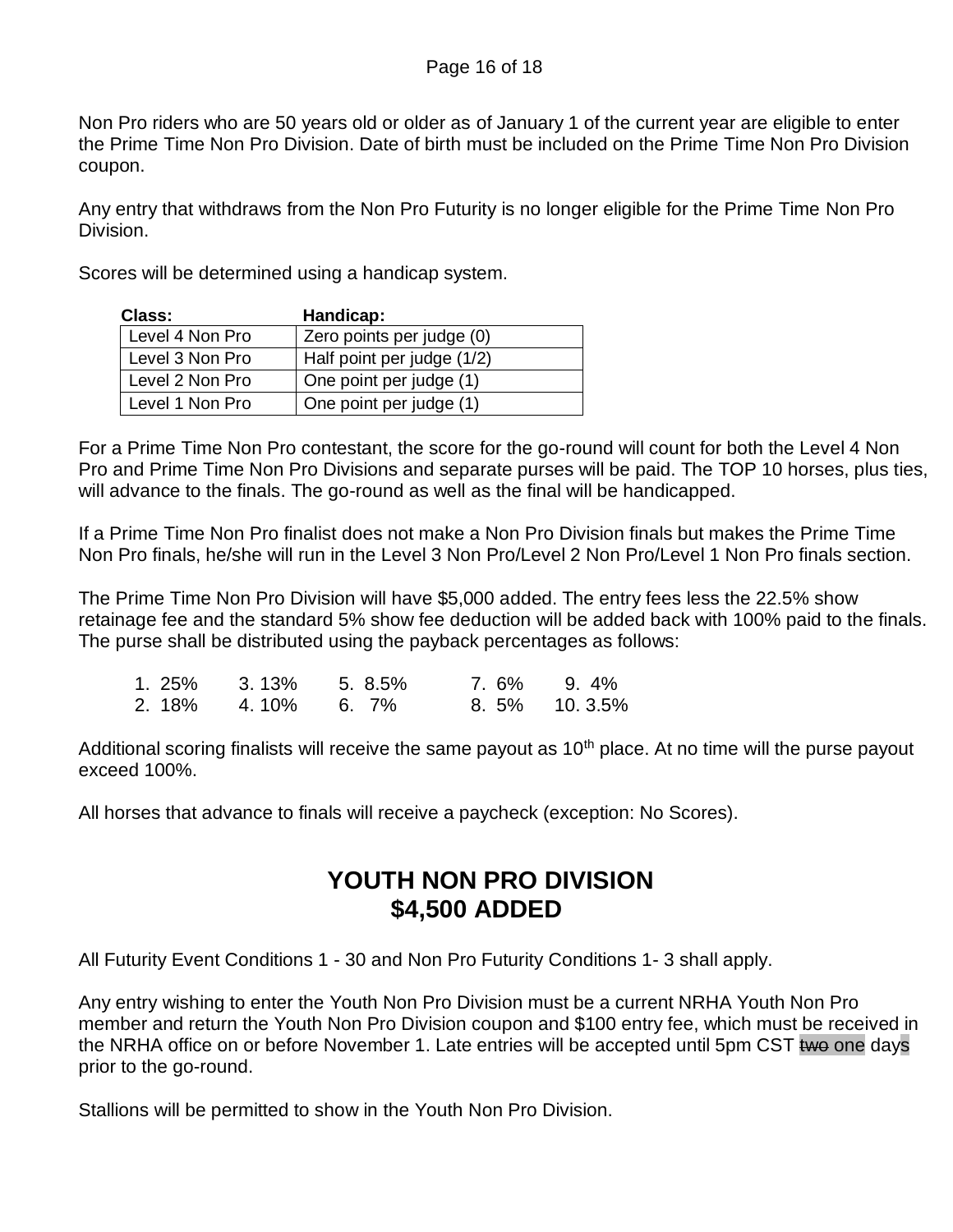Any Youth Non Pro wishing to enter the Youth Non Pro Division must also be entered into the Non Pro Futurity.

Youth Non Pro Futurity entries **only** will have the option of showing in a group preceding the first section of the regular Non Pro Futurity draw or be included in the regular Non Pro Futurity draw. Notification of the Youth Non Pro's draw section decision (group to precede the first section of the Non Pro Futurity OR included in the regular Non Pro Futurity draw) must be received in the NRHA office on or before November 1. If no notification is received from a Youth Non Pro entry they will be included in the regular Non Pro Futurity draw.

Any entry that withdraws from the Non Pro Futurity is no longer eligible for the Youth Non Pro Division.

The \$4,500 added purse will be paid 100% in the finals and shall be distributed using the following current *NRHA Handbook* Payback Schedule B percentages.

# **NON PRO CONSOLATION CLASS**

All Futurity Event Conditions 1 - 31 and Non Pro Futurity Conditions 1- 3 shall apply.

| Class:          | <b>Number of Finalist:</b> | <b>Next entries to consolation</b> | <b>Finalists from Consolation</b> |
|-----------------|----------------------------|------------------------------------|-----------------------------------|
| Level 4 Non Pro | Top 25 horses (plus ties)  | Next 30 horses (plus ties)         | Top 5 horses (plus ties)          |
| Level 3 Non Pro | Top 20 horses (plus ties)  | Next 12 horses (plus ties)         | Top 5 horses (plus ties)          |
| Level 2 Non Pro | Top 15 horses (plus ties)  | Next 10 horses (plus ties)         | Top 5 horses (plus ties)          |
| Level 1 Non Pro | Top 15 horses (plus ties)  | Next 10 horses (plus ties)         | Top 5 horses (plus ties)          |

Any eligible entry wishing to enter the Consolation Class must declare their intent to do so. The deadline to declare will be posted in the show office.

Any entry choosing to not compete in the Consolation Class should notify the show office as soon as possible.

There is no entry fee for the Consolation Class and no prize money will be paid. The Consolation class is a clean slate format. The draw will be random and generated through the show program.

No schooling in the Consolation Class is permitted. Exhibitors in violation of this rule will be excused at the judge's discretion.

The general guidelines for the Non-Pro Consolation draw is as follows: Go round draw order will be reversed in sections for horses advancing to the consolation. Considerations will be made for riders advancing multiple horses. Final decisions regarding the Consolation draw will be at show managements discretion.

# **NRHA Sire & Dam Program Futurity Conditions**

All Futurity Event conditions 1 – 30 shall apply, as well as any Open or Non Pro Futurity conditions as stated previously. However, NRHA Sire & Dam entries are not required to be nominated into the Nomination Program in order to be eligible to enter the North American Futurity. If the nominator wishes to participate in the Nominator Incentive, they must nominate the horse into the program.